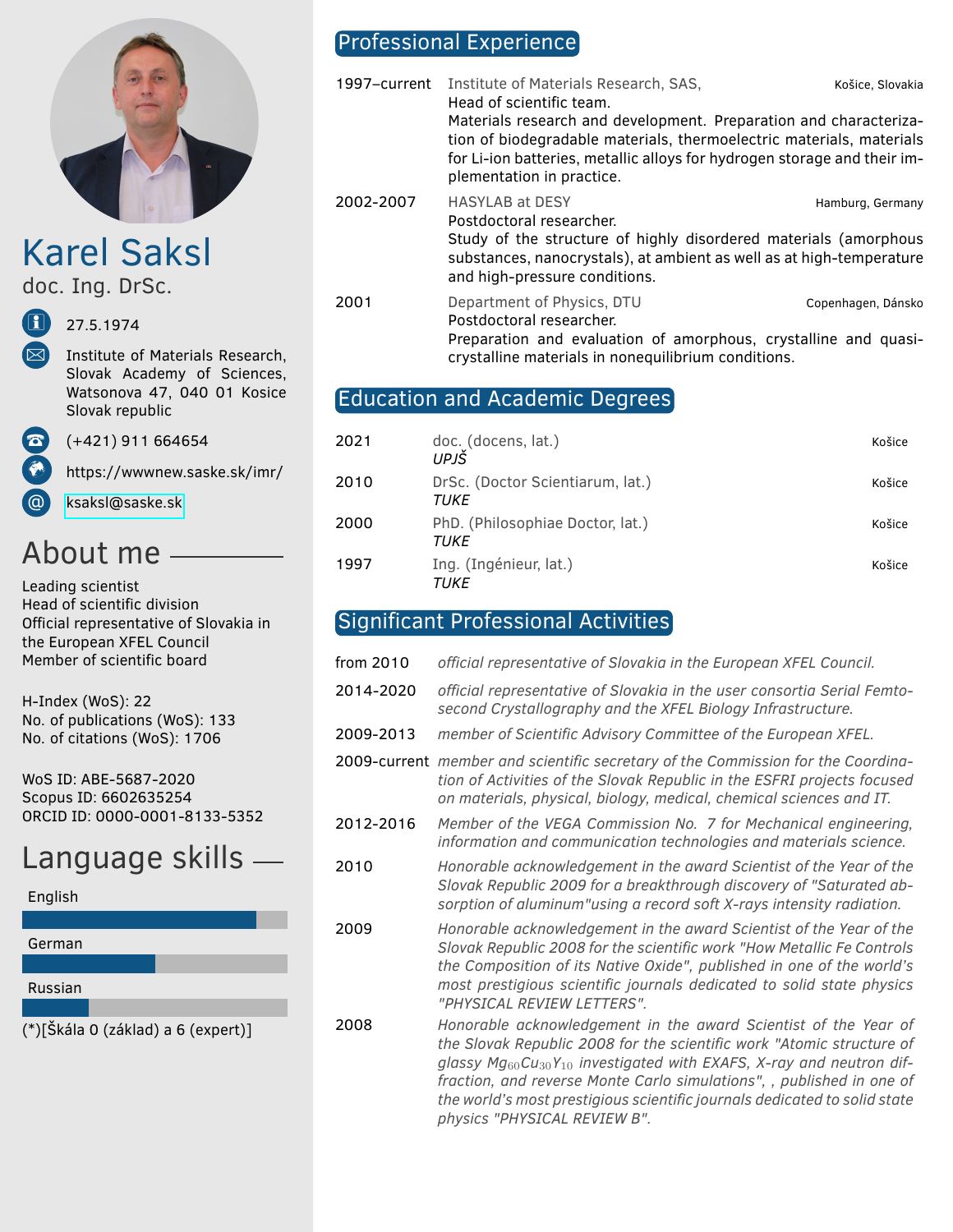# Participation in Scientific Projects

#### *EÚ projects:*

- 2008 2012 7.RP EÚ PITN–GA–2008–211536, "Macro, Micro and Nano Aspects of Machining"– *scientist in charge.*
- 2001 2004 5.RP EÚ G5RD–CT 2000 00341, "High efficiency forming technology of light weight MMC components for automotive and household application"– *member of research team*.
- 1997 1999 4.RP INCO–Copernicus CT– 96 0750, "Formability modelling of aluminium base PM alloys"– *member of research team*.

#### *APVV projects:*

- 2020 current APVV-20-0205, "Research and development of new high entropy alloys for efficient hydrogen storage in energy applications"– *project leader*.
- 2020 current APVV-20-0068, "Development of new bioresorbable alloys for intracellular implants"– *member of the research team*.
- 2020 current APVV-20-0138, "Development of novel 3D materials for post lithium ion batteries with high energy density"– *member of the research team*.
- 2020 2021 PP-COVID-20-0025, "Development of a highly efficient three-component composite filter for the elimination of COVID 19 virus.*member of the research team*.
- 2017 2020 APVV-17-0008, "Development of new biodegradable metal alloys for medical and prosthetic applications"– *project leader*.
- 2015 2018 APVV-15-0202, "Development of equipment for efficient compression and storage of hydrogen using new metal hydride alloys"– *member of the research team*.
- 2014 2017 APVV-14-0085, "Development of a new generation of power electronics connections using non-standard tin-based alloys"– *member of the research team*.

#### *International M-Era.Net projects:*

- 2022 current "Enhancement of Hydrogen Storage Properties of AlTiVCr Light Weight High Entropy Alloys (HEA) by Ti3C2 Mxene and Several Plastic Deformation"– *scientist in charge at the IMR SAS*.
- 2014 2017 "ExploGuard Novel explosive welded corrosion resistant clad materials for geothermal plants"– *scientist in charge at the IMR SAS*.

#### *VEGA projects:*

- 2022 current 2/0039/22 "Research and development of highentropy alloys for efficient hydrogen storage"– *project leader*.
- 2019 2021 2/0013/19 "Development of new biodegradable metal alloys for medical applications"– *project leader*.
- 2016 2018 2/0021/16 "Research and development of metalic glasses and nanocrystalline materials"– *member of the research team*.
- 2013 2015 2/0128/13 "Study of structure and thermal stability of metallic glasses and nanocrystalline materials"– *member of the research team*.
- 2009 2012 2/0167/10 "Structural stability of nanocrystalline metallic materials prepared by progressive powder technology"– *member of the research team*.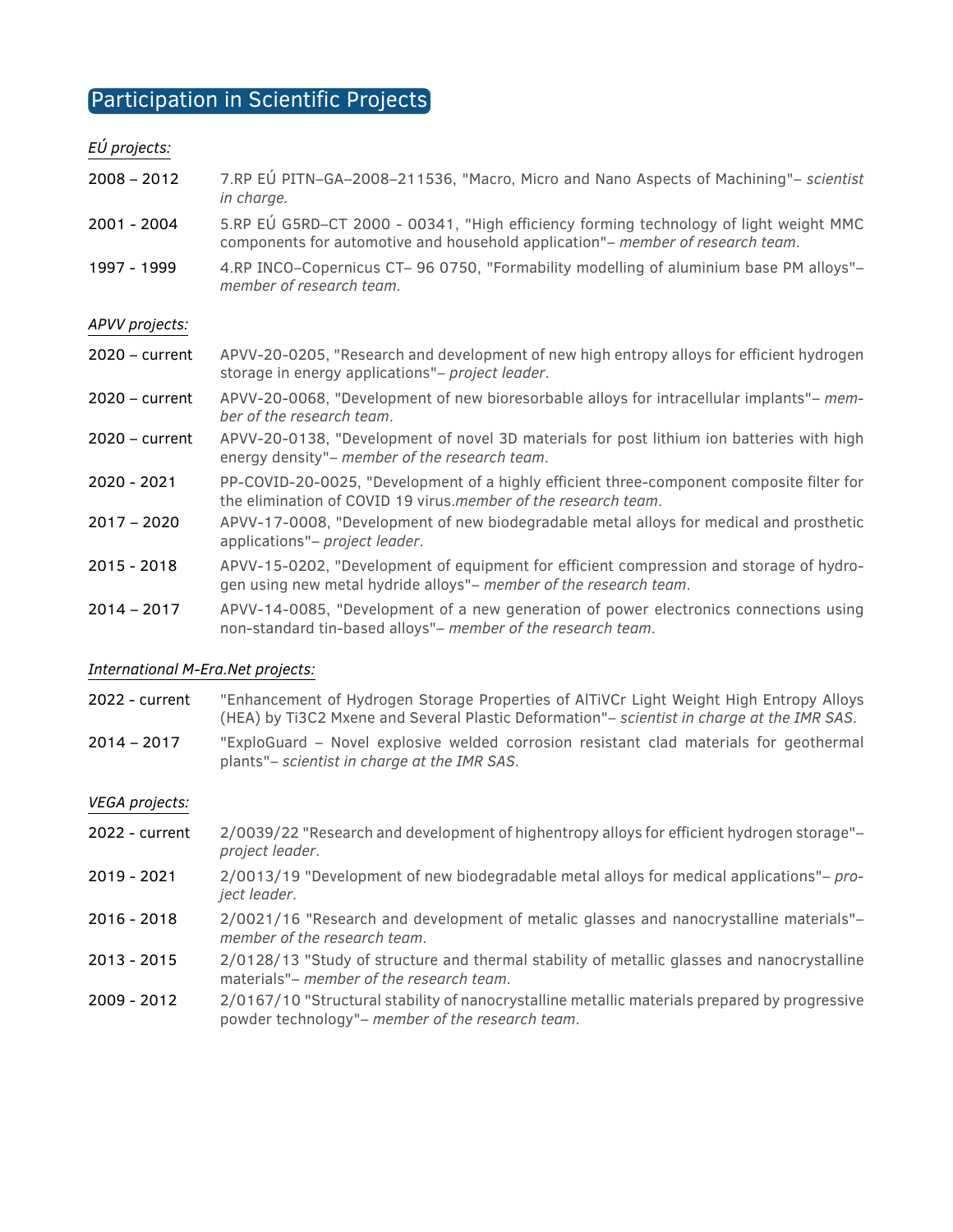# Training and Lecturing

#### *PhD. supervisor:*

| 2021-current | Mgr. František Mihok          |
|--------------|-------------------------------|
| 2021-current | Mgr. Dóra Zalka               |
| 2020-current | Ing. Dávid Csík               |
| 2020-current | Ing. Wanda Miženková          |
| 2019-current | Ing. Dagmara Varcholová       |
| 2019-current | Mgr. Michal Varga             |
| 2017-current | RNDr. Miloš Fejerčák          |
| 2016-2020    | Mgr. Katarína Šuľová, PhD.    |
| 2016-2020    | RNDr. Michaela Šúliková, PhD. |
| 2015-2019    | RNDr. Yurii Katuna, PhD.      |
| 2015-2019    | RNDr. Maksym Lisnichuk        |
| 2012-2016    | Ing. Dušan Balga, PhD.        |
| 2011-2015    | Ing. Martin Ďurišin, PhD.     |
| 2008-2011    | Mgr. Ing. Pawel Rokici, PhD.  |
| 2008-2011    | Ing. Zdeněk Spotz, PhD.       |

### *MSc. consultant / PhD. consultant:*

| 2021-current | Ing. Gabriela Hricková            |
|--------------|-----------------------------------|
| 2007-2011    | RNDr. Štefan Michalik, PhD.       |
| 2007-2011    | RNDr. Ing. Vladimír Kolesár, PhD. |

#### *Lecturer:*

2016-current Methods of structural analysis, UPJŠ

### *Author of university textbooks:*

| 2020 | Praktické cvičenia z röntgenovej difraktometrie    |
|------|----------------------------------------------------|
| 2022 | Praktické cvičenia z röntgenovej difraktometrie II |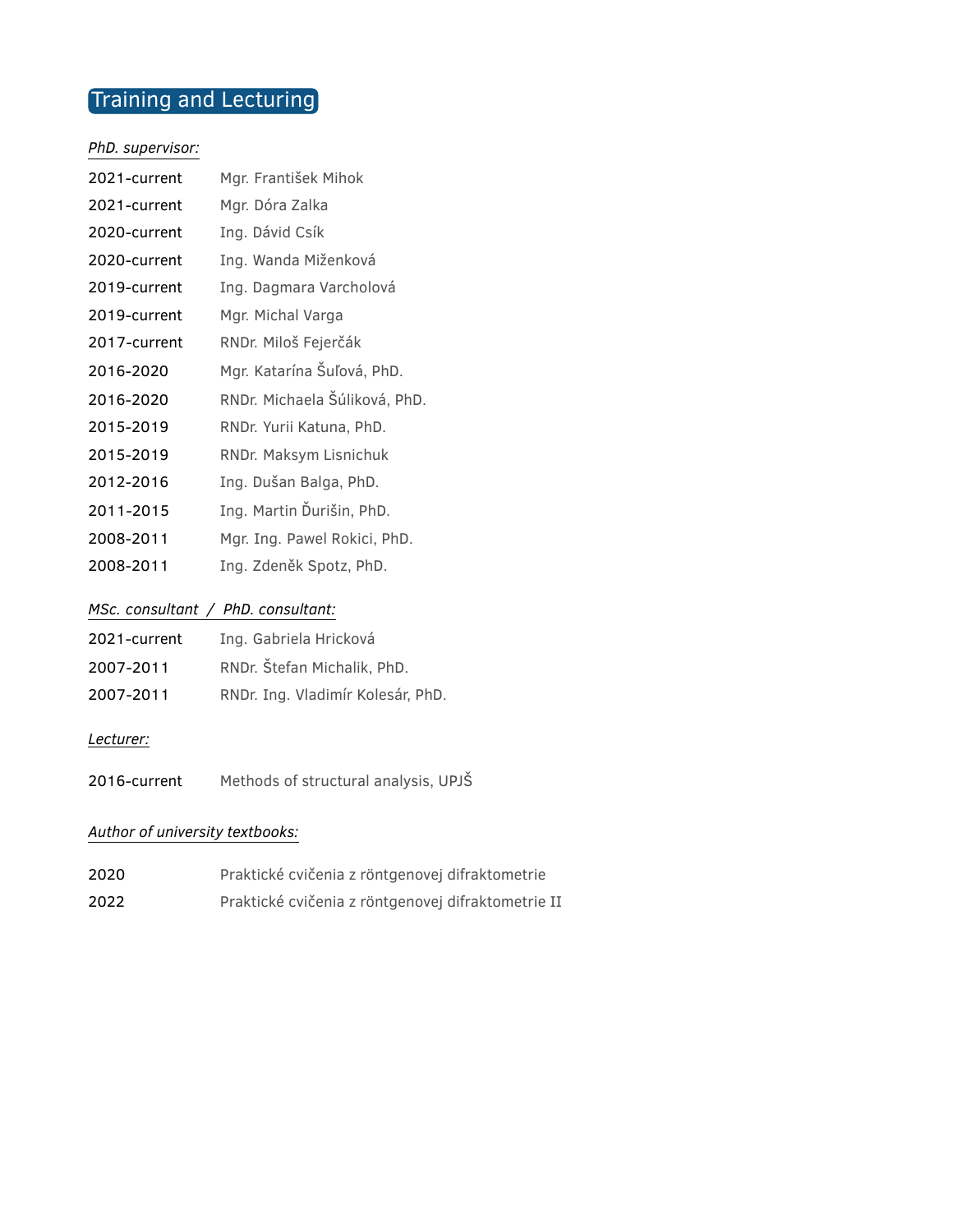## Publications

- [1] M. Varga, L. Galdun, B. Kunca, V. Vega, J. García, V.M. Prida, E.D. Barriga-Castro, C. Luna, P. Diko, K. Saksl, and R. Varga. Forc and tforc analysis of electrodeposited magnetic shape memory nanowires array. *Journal of Alloys and Compounds*, 897, 2022. cited By 0.
- [2] L. Balejčíková, K. Saksl, J. Kováč, A. Martel, V.M. Garamus, M.V. Avdeev, V.I. Petrenko, L. Almásy, and P. Kopčanský. The impact of redox, hydrolysis and dehydration chemistry on the structural and magnetic properties of magnetoferritin prepared in variable thermal conditions. *Molecules*, 26(22), 2021. cited By 0.
- [3] K. Saksl, I. Pethes, P. Jóvári, Z. Molčanová, J. Ďurišin, B. Ballóková, L. Temleitner, Š. Michalik, M. Šuliková, K. Šuľová, M. Fejerčák, D. Varcholová, and R. Motýľ. Atomic structure of the mg66zn30ca4 metallic glass. *Journal of Non-Crystalline Solids*, 558, 2021. cited By 0.
- [4] Š. Michalik, P. Jóvári, K. Saksl, M. Ďurišin, D. Balga, J. Darpentigny, and M. Drakopoulos. Short range order and crystallization of cu–hf metallic glasses. *Journal of Alloys and Compounds*, 853, 2021. cited By 0.
- [5] O. Shylenko, B. Bilanych, V. Bilanych, V. Latyshev, K. Saksl, Z. Molcanova, B. Ballokova, J. Durisin, P.M. Lytvyn, A. Feher, V. Rizak, and V. Komanicky. Investigation of structural changes in asxse100-x amorphous thin films after electron beam irradiation with xafs, xanes and kelvin force microscopy. *Applied Surface Science*, 530, 2020. cited By 0.
- [6] V. Vozda, T. Burian, V. Hájková, L. Juha, H. Enkisch, B. Faatz, M. Hermann, I. Jacyna, M. Jurek, B. Keitel, D. Klinger, R. Loch, E. Louis, I.A. Makhotkin, E. Plönjes, K. Saksl, F. Siewert, R. Sobierajski, S. Strobel, K. Tiedtke, S. Toleikis, G.D.E. Vries, Z. Zelinger, and J. Chalupský. Characterization of megahertz x-ray laser beams by multishot desorption imprints in pmma. *Optics Express*, 28(18):25664–25681, 2020. cited By 3.
- [7] V. Koval, Y. Shi, I. Skorvanek, G. Viola, R. Bures, K. Saksl, P. Roupcova, M. Zhang, C. Jia, and H. Yan. Cobaltinduced structural modulation in multiferroic aurivillius-phase oxides. *Journal of Materials Chemistry C*, 8(25):8466–8483, 2020. cited By 6.
- [8] M. Šuliková, Z. Molčanová, B. Ballóková, J. Ďurišin, S. Martinková, D. Varcholová, Š. Michalik, R. Tang-Kong, L. Ward, A. Mehta, K. Šuľová, M. Fejerčák, A. Lachová, R. Džunda, and K. Saksl. Development of new mg-znsr alloys for medical purpose. *International Journal of Nanotechnology*, 17(7-10):573–582, 2020. cited By 0.
- [9] M. Lisnichuk, Yu. Katuna, K. Saksl, M. Fejerčak, M. Šulikova, Š. Michalik, E. Čižmár, A. Kliuikov, V. Girman, S. Vorobiov, Z. Molčanová, B. Balloková, and P. Sovák. Magnetic characterization and thermal stability of gd50co48fe2 metallic glass. *Acta Physica Polonica A*, 137(5):914–917, 2020. cited By 0.
- [10] K. Saksl, Z. Molčanová, J. Ďurišin, P. Jóvári, Š. Michalik, L. Temleitner, B. Ballóková, V. Girman, Y. Katuna, M. Šuliková, K. Šuľová, M. Fejerčák, M. Lisnichuk, A. Lachová, and L. Kapuscinský. Atomic structure of ca–mg biodegradable metallic glass. *Journal of Alloys and Compounds*, 801:651–657, 2019. cited By 0.
- [11] A. Pietrikova, T. Girasek, L. Livovsky, J. Durisin, and K. Saksl. Joints realized by sintering of pressureless ag paste. *Circuit World*, 45(1):2–8, 2019. cited By 1.
- [12] L. Balejcikova, M. Molcan, J. Kovac, M. Kubovcikova, K. Saksl, Z. Mitroova, M. Timko, and P. Kopcansky. Hyperthermic effect in magnetoferritin aqueous colloidal solution. *Journal of Molecular Liquids*, 283:39– 44, 2019. cited By 8.
- [13] Z. Molčanová, B. Balloková, J. Ďurišin, K. Šuľová, M. Šuliková, A. Lachová, M. Lisnichuk, M. Fejerčák, S. Martinková, Š. Michalik, and K. Saksl. Development of new biodegradable alloys for medical applications. pages 1204–1209, 2019. cited By 0.
- [14] M. Fejerčák, K. Saksl, Z. Molčanová, K. Šuľová, M. Šuliková, M. Russina, V. Grzimek, and G. Guenther. Investigation of phonon suppression by nanostructuring and doping in thermoelectric half-heusler materials. pages 1375–1380, 2019. cited By 0.
- [15] A. Pietrikova, T. Girasek, J. Durisin, and K. Saksl. Pressureless silver sintering in power application. 2018. cited By 1.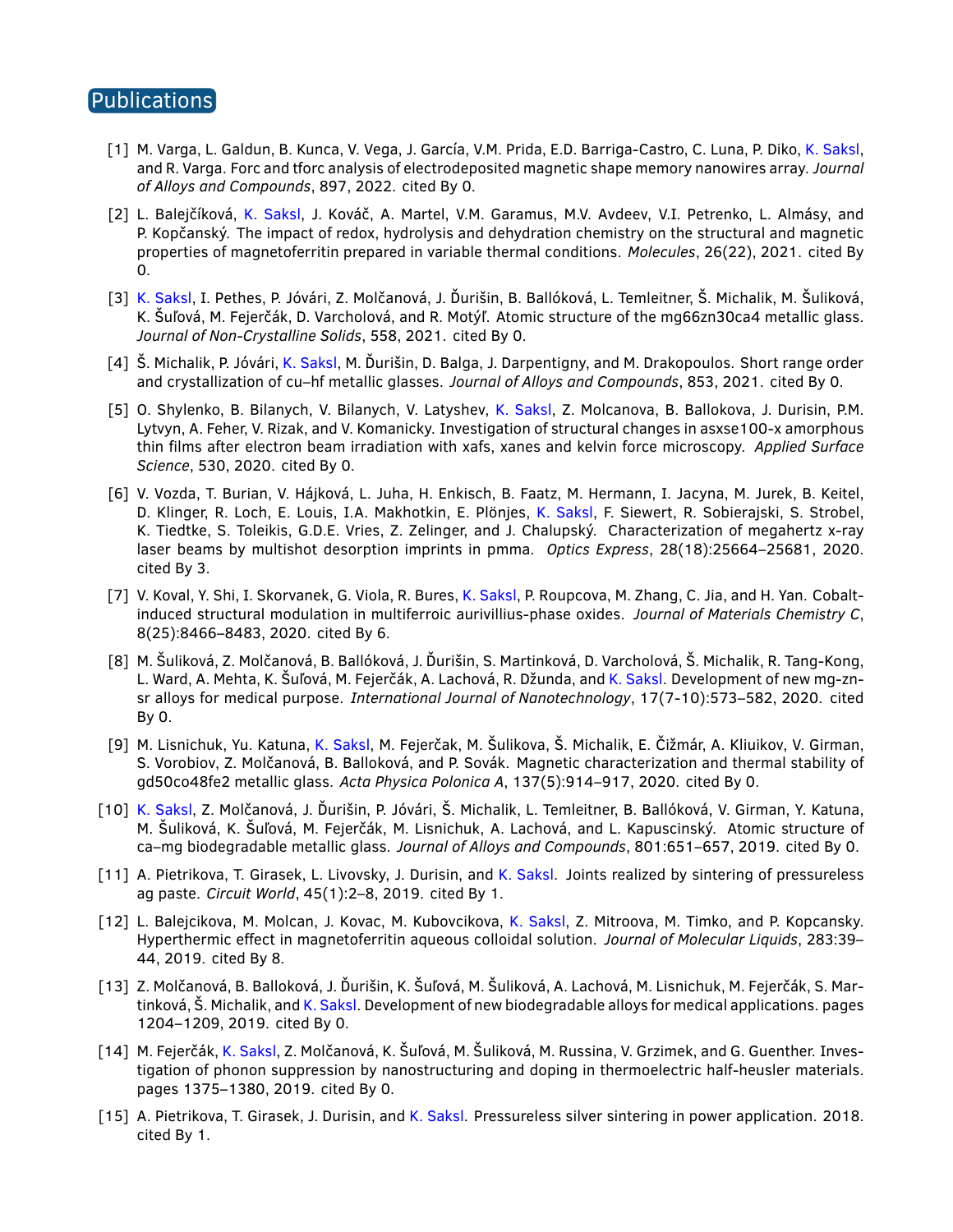- [16] I.A. Makhotkin, I. Milov, J. ChalupskÝ, K. Tiedtke, H. Enkisch, G. De Vries, F. Scholze, F. Siewert, J.M. Sturm, K.V. Nikolaev, R.W.E. Van De Kruijs, M.A. Smithers, H.A.G.M. Van Wolferen, E.G. Keim, E. Louis, I. Jacyna, M. Jurek, D. Klinger, J.B. Pelka, L. Juha, V. HÁJkovÁ, V. Vozda, T. Sburian, K. Saksl, B. Faatz, B. Keitel, E. PlÖNjes, S. Schreiber, S. Toleikis, R. Loch, M. Hermann, S. Strobel, R. Donker, T. Mey, and R. Sobierajski. Damage accumulation in thin ruthenium films induced by repetitive exposure to femtosecond xuv pulses below the single-shot ablation threshold. *Journal of the Optical Society of America B: Optical Physics*, 35(11):2799–2805, 2018. cited By 5.
- [17] D.M. Fronczek, K. Saksl, R. Chulist, S. Michalik, J. Wojewoda-Budka, L. Sniezek, M. Wachowski, J. Torzewski, M. Sulikova, K. Sulova, A. Lachova, M. Fejercak, D. Daisenberger, Z. Szulc, and Z. Kania. Residual stresses distribution, correlated with bending tests, within explosively welded ti gr. 2/a1050 bimetals. *Materials Characterization*, 144:461–468, 2018. cited By 8.
- [18] D.M. Fronczek, A. Wierzbicka-Miernik, K. Saksl, K. Miernik, R. Chulist, D. Kalita, Z. Szulc, and J. Wojewoda-Budka. The intermetallics growth at the interface of explosively welded a1050/ti gr. 2/a1050 clads in relation to the explosive material. *Archives of Civil and Mechanical Engineering*, 18(4):1679–1685, 2018. cited By 6.
- [19] I. Milov, I.A. Makhotkin, R. Sobierajski, N. Medvedev, V. Lipp, J. Chalupský, J.M. Sturm, K. Tiedtke, G. de Vries, M. Störmer, F. Siewert, R. van de Kruijs, E. Louis, I. Jacyna, M. Jurek, L. Juha, V. Hájková, V. Vozda, T. Burian, K. Saksl, B. Faatz, B. Keitel, E. Plönjes, S. Schreiber, S. Toleikis, R. Loch, M. Hermann, S. Strobel, H.-K. Nienhuys, G. Gwalt, T. Mey, H. Enkisch, and F. Bijkerk. Mechanism of single-shot damage of ru thin films irradiated by femtosecond extreme uv free-electron laser. *Optics Express*, 26(15):19665– 19685, 2018. cited By 14.
- [20] I.A. Makhotkin, R. Sobierajski, J. Chalupský, K. Tiedtke, G. De Vries, M. Störmer, F. Scholze, F. Siewert, R.W.E. Van De Kruijs, I. Milov, E. Louis, I. Jacyna, M. Jurek, D. Klinger, L. Nittler, Y. Syryanyy, L. Juha, V. Hájková, V. Vozda, T. Burian, K. Saksl, B. Faatz, B. Keitel, E. Plönjes, S. Schreiber, S. Toleikis, R. Loch, M. Hermann, S. Strobel, H.-K. Nienhuys, G. Gwalt, T. Mey, and H. Enkisch. Experimental study of euv mirror radiation damage resistance under long-term free-electron laser exposures below the single-shot damage threshold. *Journal of Synchrotron Radiation*, 25(1):77–84, 2018. cited By 16.
- [21] N. Jasminská, T. Brestoviè, M. Lázár, K. Saksl, K. Šulova, M. Čarnogurská, and L. Bednárová. Determining the material and physical properties of alloy la0.85ce0.15ni5 used in hydrogen storage. *Strength of Materials*, 49(4):514–520, 2017. cited By 0.
- [22] M. Obaida, L. Galdun, T. Ryba, V. Komanicky, K. Saksl, M. Durisin, J. Kovac, V. Haskova, P. Szabo, Z. Vargova, and R. Varga. Spin polarization in cu2mnsn heusler alloy produced by melt-spinning. *Intermetallics*, 85:139–143, 2017. cited By 7.
- [23] Yu. Katuna, M. Lisnichuk, K. Saksl, V. Girman, J. Gamcová, D. Balga, M. Durišin, J. Kováč, and P. Sovák. The structural characterization of ni-ti-zr metallic glass. *Acta Physica Polonica A*, 131(4):750–752, 2017. cited By 1.
- [24] J. Mino, M. Ipatov, J. Gamcova, K. Saksl, M. Durisin, V. Zhukova, Z. Vargova, A. Zhukov, and R. Varga. Magnetic characterization of melt-spun co-ni-ga ferromagnetic superelastic alloy. *Acta Physica Polonica A*, 131(4):1075–1077, 2017. cited By 1.
- [25] P. Kanuch, T. Ryba, J. Gamcová, M. Kanuchova, M. Durisin, K. Saksl, Z. Vargova, and R. Varga. Coexistence of ferromagnetism and superconductivity in rapidly quenched ni2nbsn heusler alloy. *Acta Physica Polonica A*, 131(4):1057–1059, 2017. cited By 2.
- [26] E. Mazancová, K. Saksl, and P. Kučera. Prediction of formed phases in two high entropy systems. volume 2017-January, pages 918–923, 2017. cited By 0.
- [27] K. Saksl, J. Ďurišin, D. Balga, O. Milkovič, T. Brestovič, N. Jasminská, M. Ďurišin, V. Girman, J. Balko, Y. Katuna, M. Šuliková, K. Šuľová, M. Fejerčák, J. Boldi, and F. Bertram. Devitrification and hydrogen storage capacity of the eutectic ca72mg28 metallic glass. *Journal of Alloys and Compounds*, 725:916–922, 2017. cited By 2.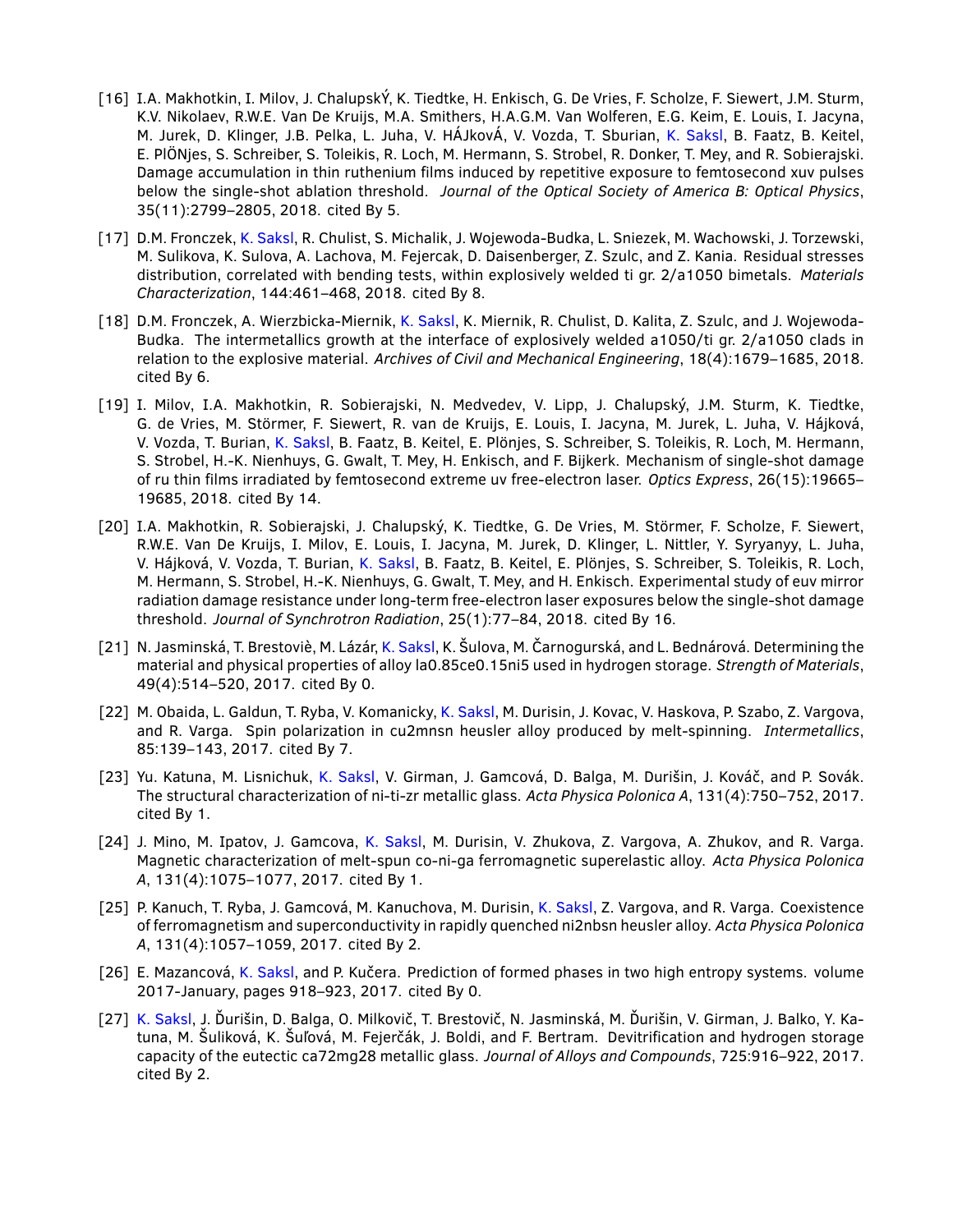- [28] V. Koval, I. Skorvanek, J. Durisin, G. Viola, A. Kovalcikova, P. Svec, K. Saksl, and H. Yan. Terbium-induced phase transitions and weak ferromagnetism in multiferroic bismuth ferrite ceramics. *Journal of Materials Chemistry C*, 5(10):2669–2685, 2017. cited By 21.
- [29] M. Durisin, A. Pietrikova, J. Durisin, and K. Saksl. Structure and thermal behavior of lead-free solders prepared by rapid solidification of their melt. *Soldering and Surface Mount Technology*, 29(1):49–53, 2017. cited By 4.
- [30] A. Pietrikova, T. Girasek, J. Durisin, L. Livovsky, K. Saksl, and M. Durisin. Study of die attachment on dbc substrate. 2016. cited By 0.
- [31] R. Sobierajski, I. Jacyna, P. Dłuzewski, M.T. Klepka, D. Klinger, J.B. Pełka, T. Burian, V. Hájková, L. Juha, K. Saksl, V. Vozda, I. Makhotkin, E. Louis, B. Faatz, K. Tiedtke, S. Toleikis, H. Enkisch, M. Hermann, S. Strobel, R.A. Loch, and J. Chalupsky. Role of heat accumulation in the multi-shot damage of silicon irradiated with femtosecond xuv pulses at a 1 mhz repetition rate. *Optics Express*, 24(14):15468–15477, 2016. cited By 9.
- [32] C. Siemers, F. Brunke, K. Saksl, J. Kiese, M. Kohnke, F. Haase, M. Schlemminger, P. Eschenbacher, J. Fürste, D. Wolter, and H. Sibum. Development of advanced titanium alloys for aerospace, medical and automotive applications. volume 2016-September, 2016. cited By 2.
- [33] E. Mazancová, P. Kučera, K. Saksl, M. Ďurišin, D. Balga, and J. Szabo. Analysis of chosen weld properties of explosively bonded stainless steel with titanium. pages 783–788, 2016. cited By 0.
- [34] Z. Dufalová, E. Mazancová, K. Saksl, D. Ostroushko, M. Ďurišin, D. Balga, J. Szabo, and P. Kučera. Selected properties of two high entropy alloys. pages 700–705, 2016. cited By 1.
- [35] K. Saksl, Z. Szulc, M. Gloc, O. Milkovič, J. Ďurišin, Ł. Ciupiński, A. Arnbjörnsson, D. Ostroushko, E. Mazancová, and F. Bertram. Evaluation of residual strains and stresses using two-dimensional x-ray difraction. pages 29–34, 2016. cited By 3.
- [36] D. Balga, M. Ďurišin, P. Zubko, O. Milkovič, J. Gamcová, V. Girman, and K. Saksl. Critical casting thickness of cu60zr30ti10 at.investigated by synchrotron radiation. pages 1301–1306, 2016. cited By 0.
- [37] Š. Michalik, J. Ďurišin, D. Balga, K. Saksl, M. Ďurišin, and M. Drakopoulos. In situ hexrd study of a ca61al39metallic glass. *Journal of Alloys and Compounds*, 687:188–196, 2016. cited By 10.
- [38] K. Giewekemeyer, C. Hackenberg, A. Aquila, R.N. Wilke, M.R. Groves, R. Jordanova, V.S. Lamzin, G. Borchers, K. Saksl, A.V. Zozulya, M. Sprung, and A.P. Mancuso. Tomography of a cryo-immobilized yeast cell using ptychographic coherent x-ray diffractive imaging. *Biophysical Journal*, 109(9):1986–1995, 2015. cited By 9.
- [39] K. Saksl, D. Ostroushko, E. Mazancová, Z. Szulc, O. Milkovič, M. Ďurišin, D. Balga, J. Ďurišin, U. Rütt, and O. Gutowski. Local structure of explosively welded titanium-stainless steel bimetal. *International Journal of Materials Research*, 106(6):621–627, 2015. cited By 6.
- [40] B.E. Tegner, L. Zhu, C. Siemers, K. Saksl, and G.J. Ackland. High temperature oxidation resistance in titanium-niobium alloys. *Journal of Alloys and Compounds*, 643:100–105, 2015. cited By 18.
- [41] E. Mazancová, K. Saksl, D. Ostroushko, and P. Kučera. Hydrogen susceptibility of explosively welded anticorrosion steel and titanium of commercial purity. pages 779–784, 2015. cited By 0.
- [42] D. Ostroushko, K. Saksl, D. Balga, J. Szabo, M. Durisin, O. Milkovič, and P. Zubko. Microstructures and base mechanical properties of cr1-xcuxmnfeni high entropy alloys. pages 523–528, 2015. cited By 1.
- [43] D. Balga, K. Saksl, M. Ažurišin, J. Szaba, D. Ostroushko, O. Milkovič, and P. Zubko. Thermal stability of cu60zr30ti10 bulk metallic glass. pages 1271–1276, 2015. cited By 0.
- [44] K. Saksl, D. Ostroushko, E. Mazancová, Z. Szulc, O. Milkovič, M. Ažurišin, D. Balga, and J. Ažurišin. Structure of bimetals investigated by synchrotron radiation. pages 459–464, 2015. cited By 0.
- [45] J. Szaba, J. Ažurišin, K. Saksl, D. Balga, and D. Ostroushko. Thermal structure stability of cu-mgo nanocomposites. pages 1181–1185, 2015. cited By 0.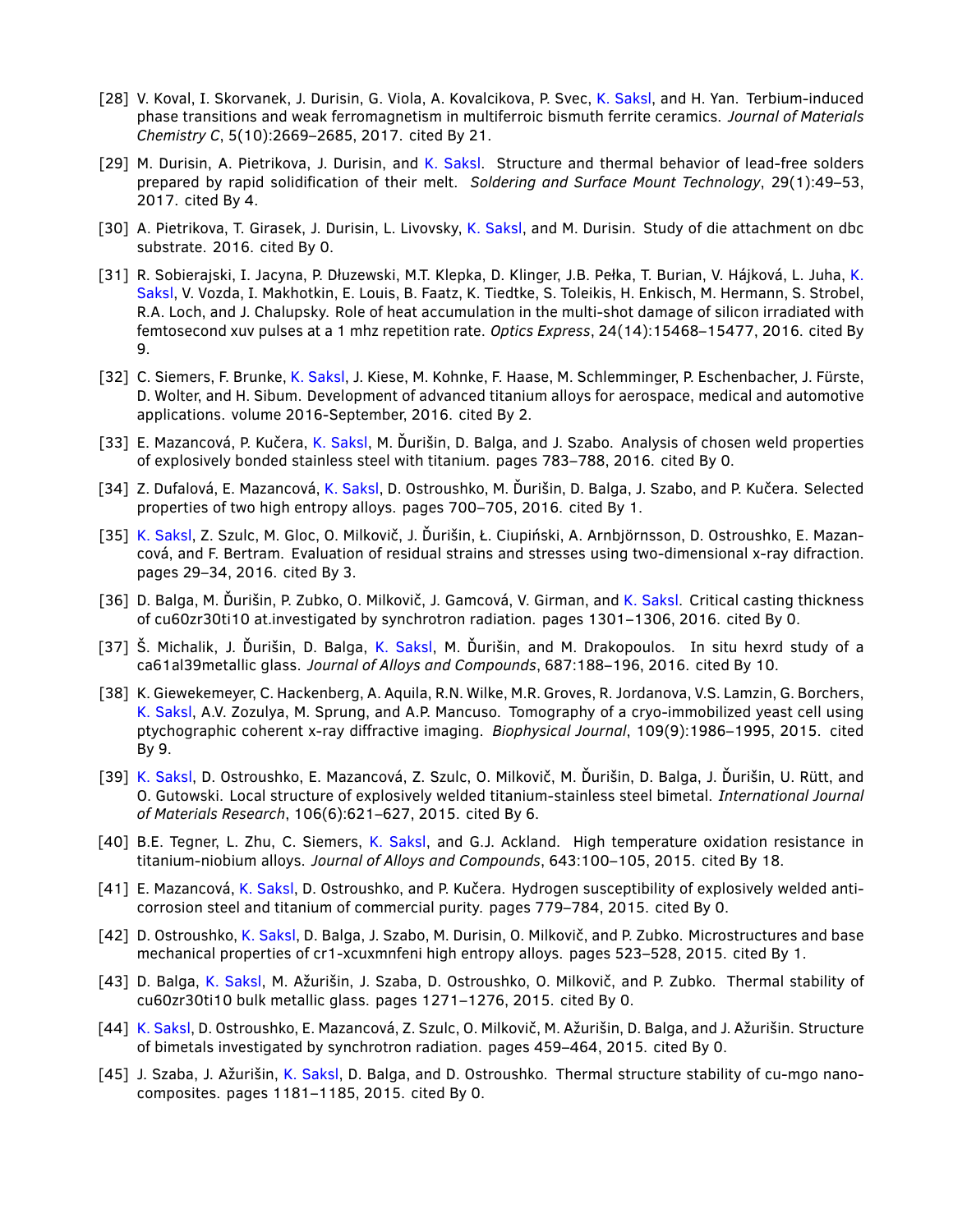- [46] J. Mino, V. Komanicky, M. Durisin, K. Saksl, J. Kovac, and R. Varga. Structural and magnetic characterization of fe-mn-al-ni pseudo-heusler alloy. *IEEE Transactions on Magnetics*, 51(1), 2015. cited By 9.
- [47] D. Balga, D. Ostroushko, K. Saksl, E. Mazancová, and O. Milkovič. Structure and mechanical properties of explosive welded mg/al bimetal. *Archives of Metallurgy and Materials*, 59(4):1593–1597, 2014. cited By 6.
- [48] D. Ostroushko, E. Mazancová, K. Saksl, and O. Milkovič. Phase analysis of explosive welded ti-cr/ni steel in as-received state and after heat treatment using synchrotron. *Archives of Metallurgy and Materials*, 59(4):1611–1614, 2014. cited By 1.
- [49] E. Mazancová, D. Ostroushko, K. Saksl, and A. Niesłony. Joint hydrogen susceptibility of 304 ss welded with titanium. *Archives of Metallurgy and Materials*, 59(4):1605–1610, 2014. cited By 5.
- [50] J. Ďurišin, D. Balga, K. Saksl, and A. Pietriková. Atomic structure of cu-zr-ti metallic glasses subjected to high temperature annealing. *Journal of Alloys and Compounds*, 608:241–246, 2014. cited By 6.
- [51] L. Pikna, O. Milkovič, K. Saksl, M. Heželová, M. Smrčová, P. Puliš, Š. Michalik, and J. Gamcová. The structure of nano-palladium deposited on carbon-based supports. *Journal of Solid State Chemistry*, 212:197–204, 2014. cited By 12.
- [52] D. Ostroushko, E. Mazancová, K. Saksl, and O. Milkovič. Mechanical properties and phase analysis explosively welded ti-cr/ni steel in as-received state and after heat treatment. pages 569–574, 2014. cited By 0.
- [53] D. Ostroushko, E. Mazancová, K. Saksl, and R. Halgaš. Mechanical and phase analysis of bonding area explosively welded ti-cr/ni steel in as-received state and after heat treatment using synchrotron (bw-5). *Materials Science Forum*, 782:155–160, 2014. cited By 0.
- [54] O. Milkovič, K. Saksl, M. Hagarová, Š. Michalik, and J. Gamcová. Structure characterisation of electrodeposited ni-co alloy. *Materials Science Forum*, 782:603–606, 2014. cited By 1.
- [55] J. Gaudin, N. Medvedev, J. Chalupský, T. Burian, S. Dastjani-Farahani, V. Hájková, M. Harmand, H.O. Jeschke, L. Juha, M. Jurek, D. Klinger, J. Krzywinski, R.A. Loch, S. Moeller, M. Nagasono, C. Ozkan, K. Saksl, H. Sinn, R. Sobierajski, P. Sovák, S. Toleikis, K. Tiedtke, M. Toufarová, T. Tschentscher, V. Vorlíček, L. Vyšín, H. Wabnitz, and B. Ziaja. Photon energy dependence of graphitization threshold for diamond irradiated with an intense xuv fel pulse. *Physical Review B - Condensed Matter and Materials Physics*, 88(6), 2013. cited By 24.
- [56] I. Kaban, P. Jóvári, V. Kokotin, O. Shuleshova, B. Beuneu, K. Saksl, N. Mattern, J. Eckert, and A.L. Greer. Local atomic arrangements and their topology in ni-zr and cu-zr glassy and crystalline alloys. *Acta Materialia*, 61(7):2509–2520, 2013. cited By 66.
- [57] D. Ostroushko, E. Mazancová, and K. Saksl. Phase analysis explosive welded ti-cr/ni steel in as-received state and after heat treatment using synchrotron (bw-5). pages 616–619, 2013. cited By 1.
- [58] K. Saksl, P. Rokicki, C. Siemers, D. Ostroushko, J. Bednarčík, and U. Rütt. Local structure of metallic chips examined by x-ray microdiffraction. *Journal of Alloys and Compounds*, 581:579–584, 2013. cited By 3.
- [59] P. Novák, A. Michalcová, I. Marek, M. Mudrová, K. Saksl, J. Bednarčík, P. Zikmund, and D. Vojtěch. On the formation of intermetallics in fe-al system - an in situ xrd study. *Intermetallics*, 32:127–136, 2013. cited By 67.
- [60] Z. Spotz, T. Leemet, P. Rokicki, K. Saksl, V.-T. Kuokkala, and C. Siemers. Microstructure of heat treated ti 15v 3a1 3cr 3sn after deformation at various strain rates. volume 1, pages 454–458, 2012. cited By 1.
- [61] P. Rokicki, K. Nowag, L. Fusova, Z. Spotz, K. Saksl, and C. Siemers. Understanding of the chip formation process of ti15v3a13sn3cr alloy. volume 1, pages 714–718, 2012. cited By 0.
- [62] C. Siemers, F. Brunke, M. Stache, J. Laukart, B. Zahra, J. Rösler, P. Rokieki, and K. Saksl. Advanced titanium alloys containing micrometer-size particles. volume 2, pages 883–887, 2012. cited By 7.
- [63] M. Orolínová, J. Duriŝin, M. Besterci, K. Duriŝinová, R. Kociŝko, T. Kvackaj, K. Saksl, and Z. Orolínová. Microstructure and texture evolution during ecap of pure aluminium and al-4vol. *Kovove Materialy*, 50(6):433– 440, 2012. cited By 2.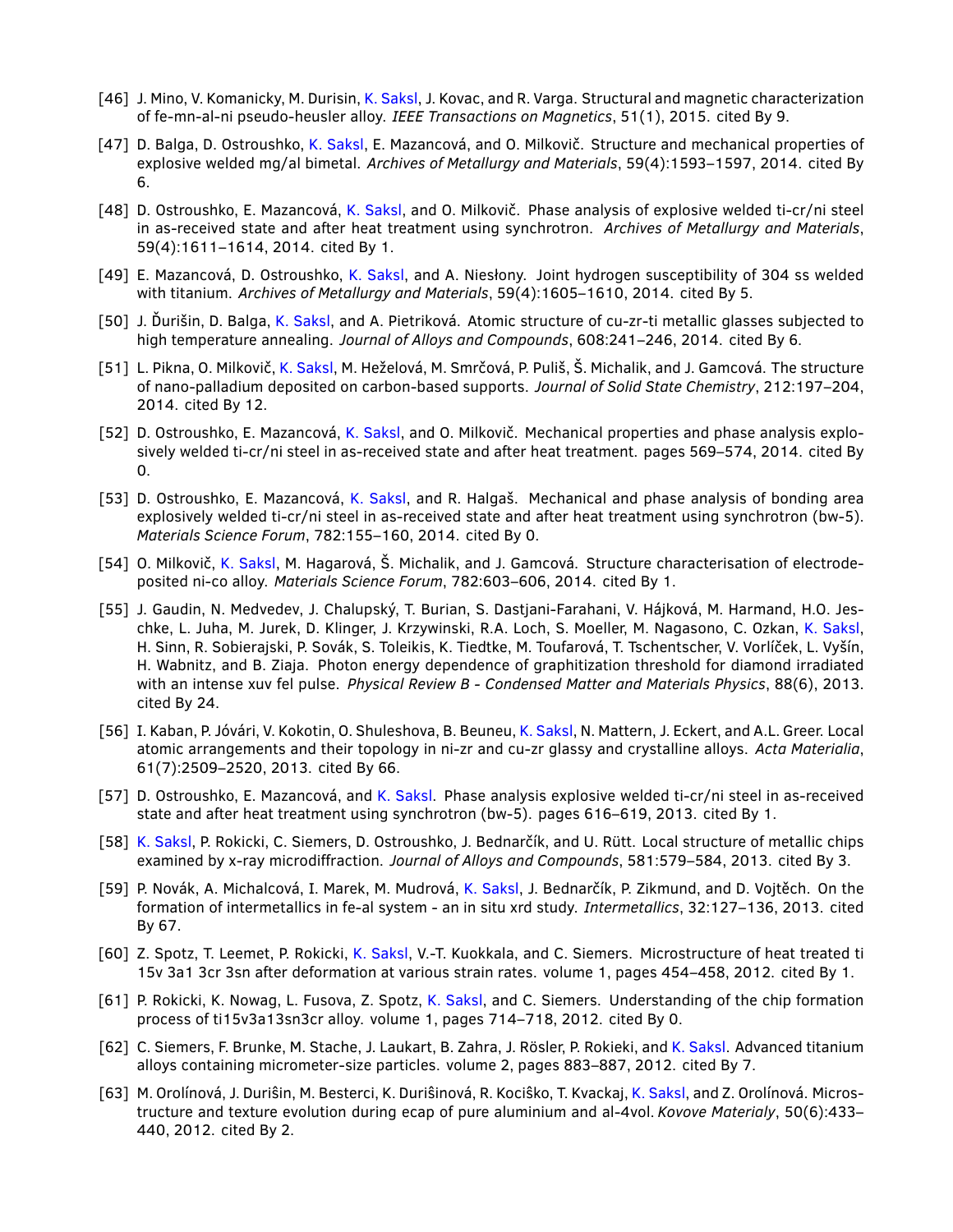- [64] L. Yang, G.Q. Guo, L.Y. Chen, C.L. Huang, T. Ge, D. Chen, P.K. Liaw, K. Saksl, Y. Ren, Q.S. Zeng, B. Laqua, F.G. Chen, and J.Z. Jiang. Atomic-scale mechanisms of the glass-forming ability in metallic glasses. *Physical Review Letters*, 109(10), 2012. cited By 91.
- [65] J. Gaudin, C. Ozkan, J. Chalupský, S. Bajt, T. Burian, L. Vysín, N. Coppola, S.D. Farahani, H.N. Chapman, G. Galasso, V. Hájková, M. Harmand, L. Juha, M. Jurek, R.A. Loch, S. Möller, M. Nagasono, M. Störmer, H. Sinn, K. Saksl, R. Sobierajski, J. Schulz, P. Sovak, S. Toleikis, K. Tiedtke, T. Tschentscher, and J. Krzywinski. Investigating the interaction of x-ray free electron laser radiation with grating structure. *Optics Letters*, 37(15):3033–3035, 2012. cited By 14.
- [66] A. Michalcová, P. Novák, I. Marek, M. Mudrová, K. Saksl, and J. Bednarčík. Description of reaction mechanism during reactive sintering of al-fe-si-ni alloy. pages 1311–1315, 2012. cited By 0.
- [67] P. Novák, A. Michalcová, I. Marek, M. Mudrová, J. Bednarčík, and K. Saksl. Formation of intermetallics during reactive sintering production of fe-al alloys. pages 1295–1298, 2012. cited By 1.
- [68] R. Varga, T. Ryba, K. Saksl, V. Zhukova, J. Gonzalez, and A. Zhukov. Studies of magnetic and structural properties of ni-mn-ga heusler-type microwires. *Journal of Optoelectronics and Advanced Materials*, 14(3- 4):257–261, 2012. cited By 2.
- [69] R. Varga, T. Ryba, Z. Vargova, K. Saksl, V. Zhukova, and A. Zhukov. Magnetic and structural properties of ni-mn-ga heusler-type microwires. *Scripta Materialia*, 65(8):703–706, 2011. cited By 57.
- [70] V. Hájková, L. Juha, P. Boháček, T. Burian, J. Chalupský, L. Vyˆsín, J. Gaudin, P.A. Heimann, S.P. Hau-Riege, M. Jurek, D. Klinger, J. Pelka, R. Sobierajski, J. Krzywinski, M. Messerschmidt, S.P. Moeller, B. Nagler, M. Rowen, W.F. Schlotter, M.L. Swiggers, J.J. Turner, S.M. Vinko, T. Whitcher, J. Wark, M. Matuchová, S. Bajt, H. Chapman, T. Dzelzainis, D. Riley, J. Andreasson, J. Hajdu, B. Iwan, N. Timneanu, K. Saksl, R. Fäustlin, A. Singer, K. Tiedtke, S. Toleikis, I. Vartaniants, and H. Wabnitz. X-ray laser-induced ablation of lead compounds. volume 8077, 2011. cited By 9.
- [71] L. Fusova, P. Rokicki, Z. Spotz, K. Saksl, and C. Siemers. Tool wear mechanisms during machining of alloy 625. *Advanced Materials Research*, 275:204–207, 2011. cited By 2.
- [72] C. Siemers, B. Zahra, D. Ksiezyk, P. Rokicki, Z. Spotz, L. Fusova, J. Rösler, and K. Saksl. Chip formation and machinability of nickel-base superalloys. *Advanced Materials Research*, 278:460–465, 2011. cited By 10.
- [73] P. Rokicki, Z. Spotz, L. Fusova, K. Saksl, and C. Siemers. Chip formation process description based on hard to machine alloys (ti-β and ni based). *Chemicke Listy*, 105(16 SPEC. ISSUE):s583–s585, 2011. cited By 0.
- [74] Z. Spotz, T. Leemet, P. Rokicki, L. Fusova, K. Saksl, V.-T. Kuokkala, and C. Siemers. Analysis of microstructure of annealed alloy ti-15v-3cr-3sn-3al after deformation. *Chemicke Listy*, 105(16 SPEC. ISSUE):s586– s588, 2011. cited By 0.
- [75] M. Varchola, K. Saksl, J. Durišin, and M. Besterci. Structural analysis of dispersion strengthened al-al 4c 3 material by xrd method. *High Temperature Materials and Processes*, 30(1-2):127–130, 2011. cited By 0.
- [76] C. Siemers, J. Laukart, B. Zahra, J. Rösler, Z. Spotz, and K. Saksl. Development of advanced and freemachining titanium alloys by micrometer-size particle distribution. *Materials Science Forum*, 690:262– 265, 2011. cited By 6.
- [77] A. Michalcová, D. Vojtěch, P. Novák, I. Procházka, J. Čížek, J. Drahokoupil, K. Wienerová, K. Saksl, P. Rokicki, and Z. Spotz. Structure of rapidly solidified al-fe-cr-ce alloy. *Key Engineering Materials*, 465:199–202, 2011. cited By 2.
- [78] A. Michalcová, D. Vojtech, P. Novák, K. Saksl, Z. Spotz, P. Rokicki, and C. Siemers. Influence of fe and cr on properties of rapidly solidified al-cr-fe-ce alloy. pages 761–764, 2010. cited By 1.
- [79] P. Rokicki, Z. Spotz, L. Fusova, K. Saksl, C. Siemers, and B. Zahra. Chip formation process of ti-15v-3al-3sn-3cr alloy. pages 844–849, 2010. cited By 3.
- [80] Z. Spotz, T. Leemet, P. Rokicki, L. Fusova, K. Saksl, V.T. Kuokkala, and C. Siemers. Influence of deformation on microstructure of ti-15v-3cr-3sn-3al alloy. pages 838–843, 2010. cited By 3.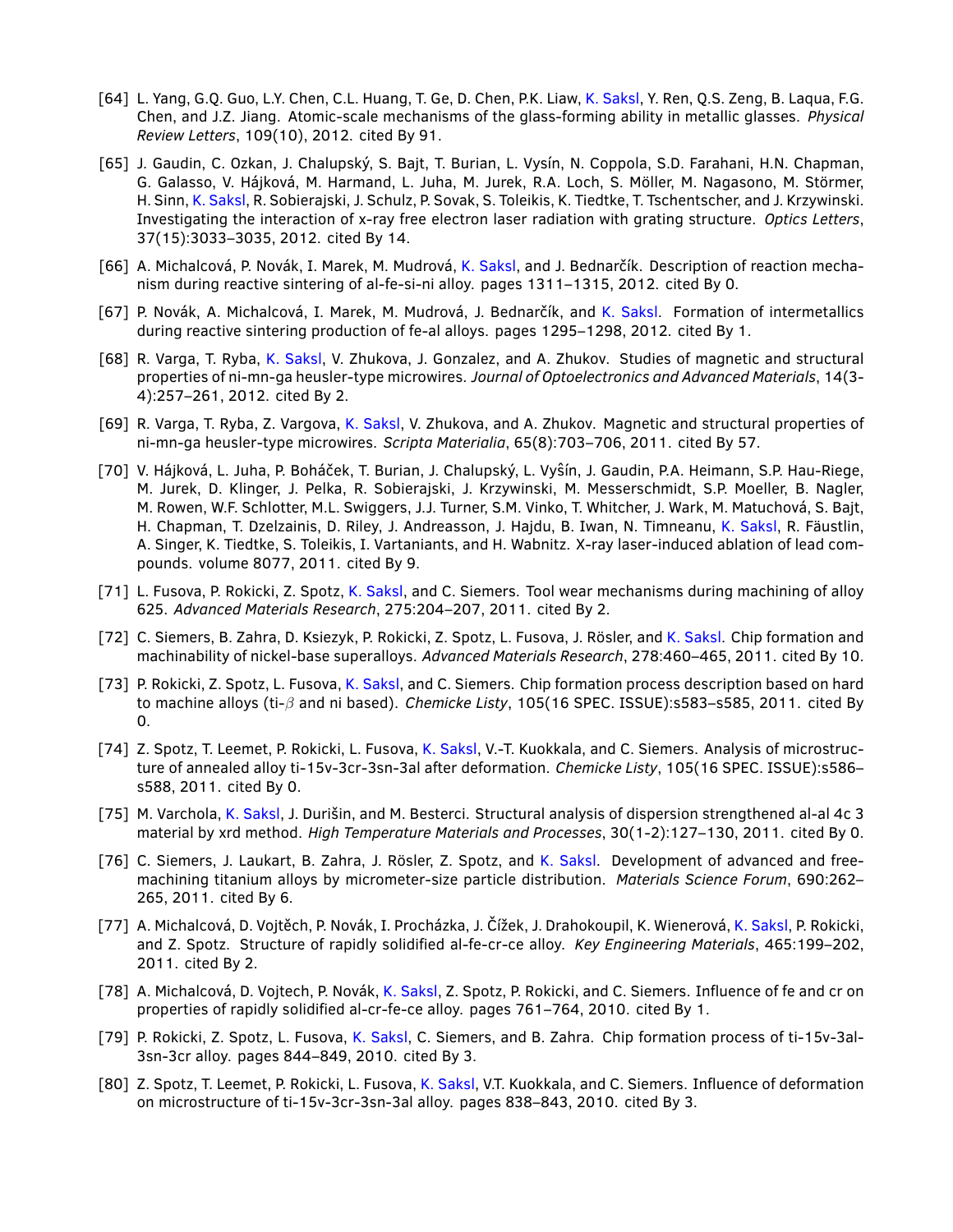- [81] L. Fusova, P. Rokicki, Z. Spotz, K. Saksl, and C. Siemers. Tool wear mechanisms in tools used for high-speed cutting of difficult-to-machine metals. pages 812–817, 2010. cited By 0.
- [82] A.J. Nelson, R.W. Lee, S. Toleikis, S. Bajt, R.R. Fäustlin, H. Chapman, J. Krzywinski, J. Chalupsky, L. Juha, V. Hajkova, B. Nagler, S.M. Vinko, T. Whitcher, J.S. Wark, T. Dzelzainis, D. Riley, K. Saksl, A.R. Khorsand, R. Sobierajski, M. Jurek, J. Andreasson, N. Timneanu, J. Hadju, M. Fajardo, and T. Tschentscher. Achieving microfocus of the 13.5-nm flash beam for exploring matter under extreme conditions. pages 784–788, 2009. cited By 0.
- [83] R.W. Lee, B. Nagler, U. Zastrau, R. Fäustlin, S.M. Vinko, T. Whitcher, R. Sobierajski, J. Krzywinski, L. Juha, A.J. Nelson, S. Bajt, K. Budil, R.C. Cauble, T. Bornath, T. Burian, J. Chalupsky, H. Chapman, J. Cihelka, T. Döppner, T. Dzelzainis, S. Düsterer, M. Ajardo, E. Förster, C. Fortmann, S.H. Glenzer, S. Göde, G. Gregori, V. Hajkova, P. Heimann, M. Jurek, F.Y. Khattak, A.R. Khorsand, D. Klinger, M. Kozlova, T. Laarmann, H.-J. Lee, K.-H. Meiwes-Broer, P. Mercere, W.J. Murphy, A. Przystawik, R. Redmer, H. Reinholz, D. Riley, G. Röpke, K. Saksl, R. Thiele, J. Tiggesbäumker, S. Toleikis, T. Tschentscher, I. Uschmann, R.W. Falcone, R. Shepherd, J.B. Hastings, W.E. White, and J.S. Wark. Perspective for high energy density studies on x-ray fels. volume 7451, 2009. cited By 1.
- [84] R.W. Lee, B. Nagler, U. Zastrau, R. Fäustlin, S. Vinko, T. Whitcher, R. Sobierajski, J. Krzywinski, L. Juha, A. Nelson, S. Bajt, T. Bornath, T. Burian, J. Chalupsky, H. Chapman, J. Cihelka, T. Döppner, T. Dzelzainis, S. Düsterer, M. Fajardo, E. Förster, C. Fortmann, S.H. Glenzer, S. Göde, G. Gregori, V. Hajkova, P. Heimann, M. Jurek, F. Khattak, A.R. Khorsand, D. Klinger, M. Kozlova, T. Laarmann, H. Lee, K. Meiwes-Broer, P. Mercere, W.J. Murphy, A. Przystawik, R. Redmer, H. Reinholz, D. Riley, G. Röpke, K. Saksl, R. Thiele, J. Tiggesbäumker, S. Toleikis, T. Tschentscher, I. Uschmann, and J.S. Wark. Perspective for high energy density studies using x-ray free electron lasers. 2009. cited By 0.
- [85] A.J. Nelson, S. Toleikis, H. Chapman, S. Bajt, J. Krzywinski, J. Chalupsky, L. Juha, J. Cihelka, V. Hajkova, L. Vysin, T. Burian, M. Kozlova, R.R. Fäustlin, B. Nagler, S.M. Vinko, T. Whitcher, T. Dzelzainis, O. Renner, K. Saksl, A.R. Khorsand, P.A. Heimann, R. Sobierajski, D. Klinger, M. Jurek, J. Pelka, B. Iwan, J. Andreasson, N. Timneanu, M. Fajardo, J.S. Wark, D. Riley, T. Tschentscher, J. Hajdu, and R.W. Lee. Soft x-ray free electron laser microfocus for exploring matter under extreme conditions. *Optics Express*, 17(20):18271–18278, 2009. cited By 42.
- [86] J. Cihelka, L. Juha, J. Chalupský, F.B. Rosmej, O. Renner, K. Saksl, V. Hájková, L. Vyšín, E. Galtier, R. Schott, A.R. Khorsand, D. Riley, T. Dzelzainis, A.J. Nelson, R.W. Lee, P.A. Heimann, B. Nagler, S. Vinko, J. Wark, T. Whitcher, S. Toleikis, T. Tschentscher, R. Fäustlin, H. Wabnitz, S. Bajt, H. Chapman, J. Krzywinski, R. Sobierajski, D. Klinger, M. Jurek, J. Pelka, S. Hau-Riege, R.A. London, J. Kuba, N. Stojanovic, K. Sokolowski-Tinten, A.J. Gleeson, M. Störmer, J. Andreasson, J. Hajdu, B. Iwan, and N. Timneanu. Optical emission spectroscopy of various materials irradiated by soft x-ray free-electron laser. volume 7361, 2009. cited By 5.
- [87] S. Michalik, K. Saksl, P. Sovák, K. Csach, and J.Z. Jiang. Crystallization of zr60fe20cu20 amorphous alloy. *Journal of Alloys and Compounds*, 478(1-2):441–446, 2009. cited By 12.
- [88] M. Oroínová, J. Ďurišin, K. Ďurišinová, M. Besterci, and K. Saksl. Structural analysis of dispersion strengthened material on aluminium base. *High Temperature Materials and Processes*, 28(1-2):73–82, 2009. cited By 2.
- [89] S. Couet, K. Schlage, K. Saksl, and R. Röhlsberger. Morphology of the interfaces between transition metals and their native oxides: Role of interdiffusion processes. *Physical Review B - Condensed Matter and Materials Physics*, 79(8), 2009. cited By 1.
- [90] B. Nagler, U. Zastrau, R.R. Fäustlin, S.M. Vinko, T. Whitcher, A.J. Nelson, R. Sobierajski, J. Krzywinski, J. Chalupsky, E. Abreu, S. Bajt, T. Bornath, T. Burian, H. Chapman, J. Cihelka, T. Döppner, S. Düsterer, T. Dzelzainis, M. Fajardo, E. Förster, C. Fortmann, E. Galtier, S.H. Glenzer, S. Göde, G. Gregori, V. Hajkova, P. Heimann, L. Juha, M. Jurek, F.Y. Khattak, A.R. Khorsand, D. Klinger, M. Kozlova, T. Laarmann, H.J. Lee, R.W. Lee, K.-H. Meiwes-Broer, P. Mercere, W.J. Murphy, A. Przystawik, R. Redmer, H. Reinholz, D. Riley, G. Röpke, F. Rosmej, K. Saksl, R. Schott, R. Thiele, J. Tiggesbäumker, S. Toleikis, T. Tschentscher, I. Uschmann, H.J. Vollmer, and J.S. Wark. Turning solid aluminium transparent by intense soft x-ray photoionization. *Nature Physics*, 5(9):693–696, 2009. cited By 216.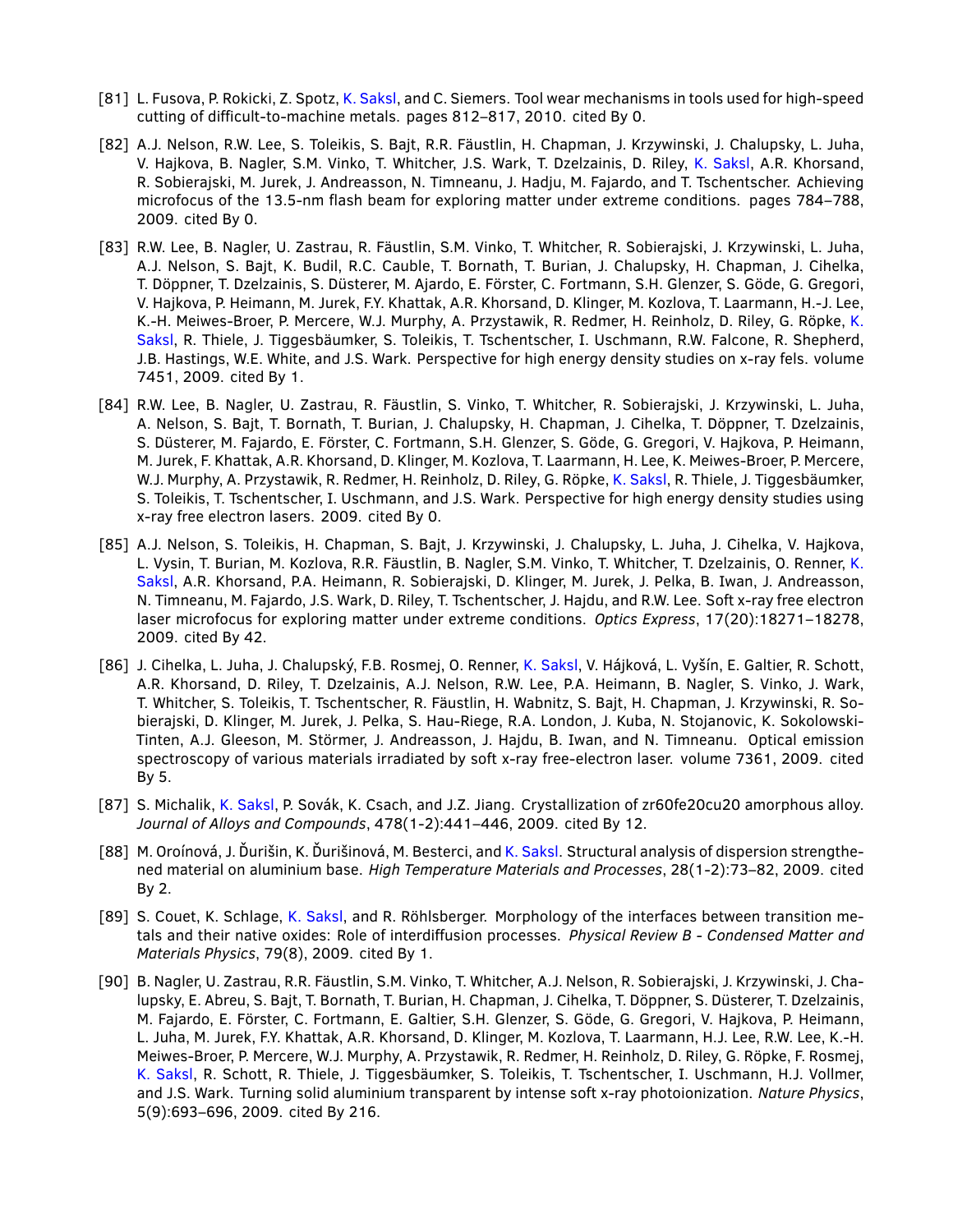- [91] J. Bednarcik, K. Saksl, R. Nicula, S. Roth, and H. Franz. Influence of cryomilling on structure of cofezrb alloy. *Journal of Non-Crystalline Solids*, 354(47-51):5117–5119, 2008. cited By 4.
- [92] G. Pavlík, P. Sovák, V. Kolesár, K. Saksl, and J. Füzer. Structure and magnetic properties of fe73.5-x cexcu1nb3 si13.5 b9 alloys. *Reviews on Advanced Materials Science*, 18(6):522–526, 2008. cited By 2.
- [93] K. Saksl, D. Vojtěch, and J. Ďurišin. In situ xrd studies on al-ni and al-ni-sr alloys prepared by rapid solidification. *Journal of Alloys and Compounds*, 464(1-2):95–100, 2008. cited By 6.
- [94] S. Couet, K. Schlage, K. Saksl, and R. Röhlsberger. How metallic fe controls the composition of its native oxide. *Physical Review Letters*, 101(5), 2008. cited By 19.
- [95] A.B. Abrahamsen, J.-C. Grivel, N.H. Andersen, M. Herrmann, W. Häßler, B. Birajdar, O. Eibl, and K. Saksl. In-situ synchrotron x-ray study of mgb2 formation when doped by sic. volume 97, 2008. cited By 0.
- [96] J.-C. Grivel, A.B. Abrahamsen, N.H. Andersen, and K. Saksl. Manufacture of (bi,pb)2sr2ca2cu 3o10-based tapes with a composite sheath. volume 97, 2008. cited By 1.
- [97] P. Poulopoulos, S. Baskoutas, L.F. Kiss, L. Bujdosó, T. Kemény, F. Wilhelm, A. Rogalev, V. Kapaklis, C. Politis, M. Angelakeris, and K. Saksl. Magnetic moments of fe and y in the feby glass forming system. *Journal of Non-Crystalline Solids*, 354(2-9):587–591, 2008. cited By 5.
- [98] M. Orolínová, J. Ďurišin, K. Ďurišinová, M. Besterci, and K. Saksl. Structural analyses on alsi26ni8 rapidly solidified alloys. *High Temperature Materials and Processes*, 27(1):61–72, 2008. cited By 0.
- [99] R. Kanász, J. Bednarčík, K. Saksl, R. Nicula, M. Stir, and C. Lathe. In situ energy dispersive x-ray diffraction analysis of the temperature-pressure stability of co-fe-(ta,w)-b alloys. *Acta Physica Polonica A*, 113(1):79– 82, 2008. cited By 1.
- [100] L. Yang, J.Z. Jiang, K. Saksl, and H. Franz. Origin of the pre-peak in zr70cu29pd1 metallic glass. *Journal of Physics Condensed Matter*, 19(47), 2007. cited By 9.
- [101] L. Yang, S. Yin, X.D. Wang, Q.P. Cao, J.Z. Jiang, K. Saksl, and H. Franz. Atomic structure in zr70 ni30 metallic glass. *Journal of Applied Physics*, 102(8), 2007. cited By 36.
- [102] X.D. Wang, L. Yang, J.Z. Jiang, K. Saksl, H. Franz, H.-J. Fecht, Y.G. Liu, and H.S. Xian. Enhancement of plasticity in zr-based bulk metallic glasses. *Journal of Materials Research*, 22(9):2454–2459, 2007. cited By 7.
- [103] X.D. Wang, J. Bednarcik, K. Saksl, H. Franz, Q.P. Cao, and J.Z. Jiang. Tensile behavior of bulk metallic glasses by in situ x-ray diffraction. *Applied Physics Letters*, 91(8), 2007. cited By 45.
- [104] X. Ou, W. Roseker, K. Saksl, H. Franz, L. Gerward, X. Xu, G.Q. Zhang, L.N. Wang, J.F. Liu, and J.Z. Jiang. Microstructure and crystallization in cu50zr45al5 metallic glass. *Journal of Alloys and Compounds*, 441(1- 2):185–188, 2007. cited By 17.
- [105] P. Jóvári, K. Saksl, N. Pryds, B. Lebech, N.P. Bailey, A. Mellergård, R.G. Delaplane, and H. Franz. Atomic structure of glassy mg60 cu30 y10 investigated with exafs, x-ray and neutron diffraction, and reverse monte carlo simulations. *Physical Review B - Condensed Matter and Materials Physics*, 76(5), 2007. cited By 31.
- [106] K. Saksl, D. Vojtěch, and H. Franz. Quasicrystal-crystal structural transformation in al-5 wt. *Journal of Materials Science*, 42(17):7198–7201, 2007. cited By 7.
- [107] B. Yang, J. Jiang, Y. Zhuang, K. Saksl, and G. Chen. Crystallization of pd40cu30ni10p20 bulk metallic glass with and without pressure. *Journal of University of Science and Technology Beijing: Mineral Metallurgy Materials (Eng Ed)*, 14(4):356–360, 2007. cited By 3.
- [108] Q.K. Jiang, G.Q. Zhang, L. Yang, X.D. Wang, K. Saksl, H. Franz, R. Wunderlich, H. Fecht, and J.Z. Jiang. La-based bulk metallic glasses with critical diameter up to 30 mm. *Acta Materialia*, 55(13):4409–4418, 2007. cited By 117.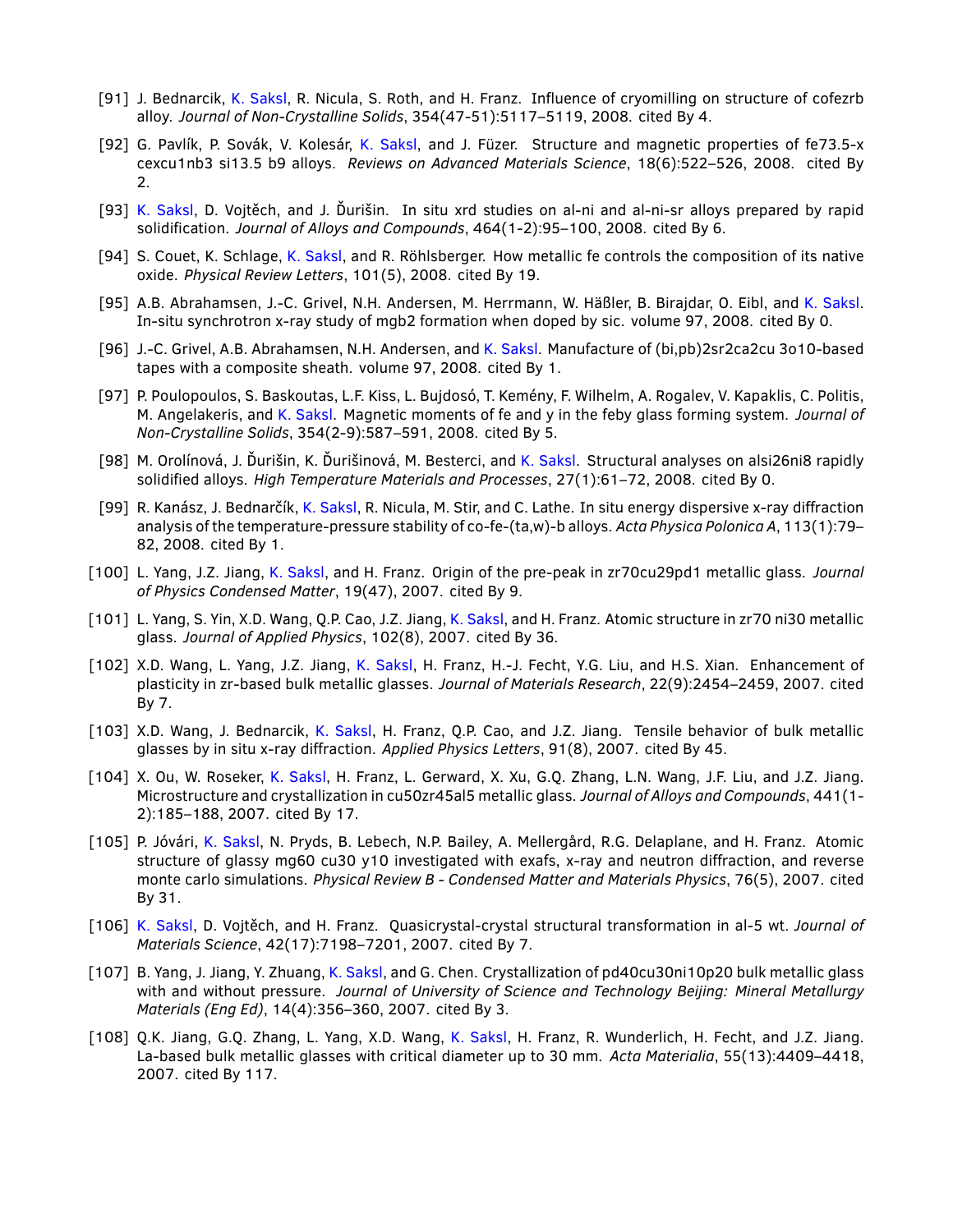- [109] K. Saksl, J. Bednarčík, R. Nicula, E. Burkel, S. Roth, and H. Franz. The influence of short-time ball-milling on the stability of amorphous cofeb alloys. *Journal of Physics Condensed Matter*, 19(17), 2007. cited By 6.
- [110] J. Bednarčík, R. Nicula, K. Saksl, M. Stir, and E. Burkel. Microstructure evolution during thermal processing: Insight from in-situ time-resolved synchrotron radiation experiments. *Materials Science Forum*, 550:607– 612, 2007. cited By 0.
- [111] A.B. Abrahamsen, J.-C. Grivel, N.H. Andersen, J. Homeyer, and K. Saksl. Kinetics of mgb2 formation studied by in-situ synchrotron x-ray powder diffraction. *IEEE Transactions on Applied Superconductivity*, 17(2):2757–2760, 2007. cited By 8.
- [112] L. Medvecký, M. Kmecová, and K. Saksl. Study of pbzr0.53ti0.47o3 solid solution formation by interaction of perovskite phases. *Journal of the European Ceramic Society*, 27(4):2031–2037, 2007. cited By 8.
- [113] K. Saksl, P. Jóvári, H. Franz, Q.S. Zeng, J.F. Liu, and J.Z. Jiang. Atomic structure of al89la6ni5 metallic glass. *Journal of Physics Condensed Matter*, 18(32):7579–7592, 2006. cited By 49.
- [114] J. Bednarčík, E. Burkel, K. Saksl, P. Kollár, and S. Roth. Mechanically induced crystallization of an amorphous cofezrb alloy. *Journal of Applied Physics*, 100(1), 2006. cited By 22.
- [115] D. Vojtěch, K. Saksl, J. Verner, and B. Bártová. Structural evolution of rapidly solidified al-mn and al-mn-sr alloys. *Materials Science and Engineering A*, 428(1-2):188–195, 2006. cited By 22.
- [116] L. Yang, J.H. Xia, Q. Wang, C. Dong, L.Y. Chen, X. Ou, J.F. Liu, J.Z. Jiang, K. Klementiev, K. Saksl, H. Franz, J.R. Schneider, and L. Gerward. Design of cu8 zr5-based bulk metallic glasses. *Applied Physics Letters*, 88(24), 2006. cited By 70.
- [117] D. Vojtěch, J. Verner, B. Bártová, and K. Saksl. Thermal stability of rapidly solidified alloys of aluminium with transition metals. *Materials Science Forum*, 519-521(PART 1):389–394, 2006. cited By 4.
- [118] D. Vojtech, J. Verner, B. Bártová, and K. Saksl. Rapid solids hold hope for strong aluminium alloys. *Metal Powder Report*, 61(6):32–35, 2006. cited By 5.
- [119] Y. Wang, Y.Z. Fang, T. Kikegawa, C. Lathe, K. Saksl, H. Franz, J.R. Schneider, L. Gerward, F.M. Wu, J.F. Liu, and J.Z. Jiang. Erratum: Amorphouslike diffraction pattern in solid metallic titanium (physical review letters (2005) 95 (155501) doi: 10.1103/physrevlett.95.155501). *Physical Review Letters*, 95(16), 2005. cited By 0.
- [120] Y. Wang, Y.Z. Fang, T. Kikegawa, C. Lathe, K. Saksl, H. Franz, J.R. Schneider, L. Gerward, F.M. Wu, J.F. Liu, and J.Z. Jiang. Amorphouslike diffraction pattern in solid metallic titanium. *Physical Review Letters*, 95(15), 2005. cited By 15.
- [121] K. Saksl, P. Jóvári, H. Franz, and J.Z. Jiang. Atomic structure of al 88y 7fe 5 metallic glass. *Journal of Applied Physics*, 97(11), 2005. cited By 52.
- [122] K. Saksl, J. Ďurišin, M. Orolínová, K. Ďurišinová, and P. Lazár. Structural study on al-26 mass *Journal of Materials Science*, 40(8):1975–1978, 2005. cited By 4.
- [123] D. Vojtěch, J. Verner, B. Bártová, and K. Saksl. Microstructure and properties of rapidly solidified al-tms alloys. volume 2, pages 213–218, 2005. cited By 0.
- [124] J. Ďurišin, K. Ďurišinová, M. Oralínová, and K. Saksl. Preparation and microstructure evolution of nanocomposite powder copper. *International Journal of Materials and Product Technology*, 23(1-2):42–68, 2005. cited By 4.
- [125] J. Ďurišin, K. Durišinová, M. Orolínová, and K. Saksl. Effect of the mgo particles on the nanocrystalline copper grain stability. *Materials Letters*, 58(29):3796–3801, 2004. cited By 25.
- [126] J.Z. Jiang and K. Saksl. Structural stability of pd40cu30ni10p20 metallic glass in supercooled liquid region. *Materials Science and Engineering A*, 375-377(1-2 SPEC. ISS.):733–737, 2004. cited By 6.
- [127] L. Yang, Y. Chao, K. Saksl, H. Franz, L.L. Sun, W.K. Wang, N.P. Jiang, X.J. Wu, and J.Z. Jiang. Shortrange structure of zr41ti14cu 12.5ni10be22.5 glass prepared by shock wave. *Applied Physics Letters*, 84(24):4998–5000, 2004. cited By 20.